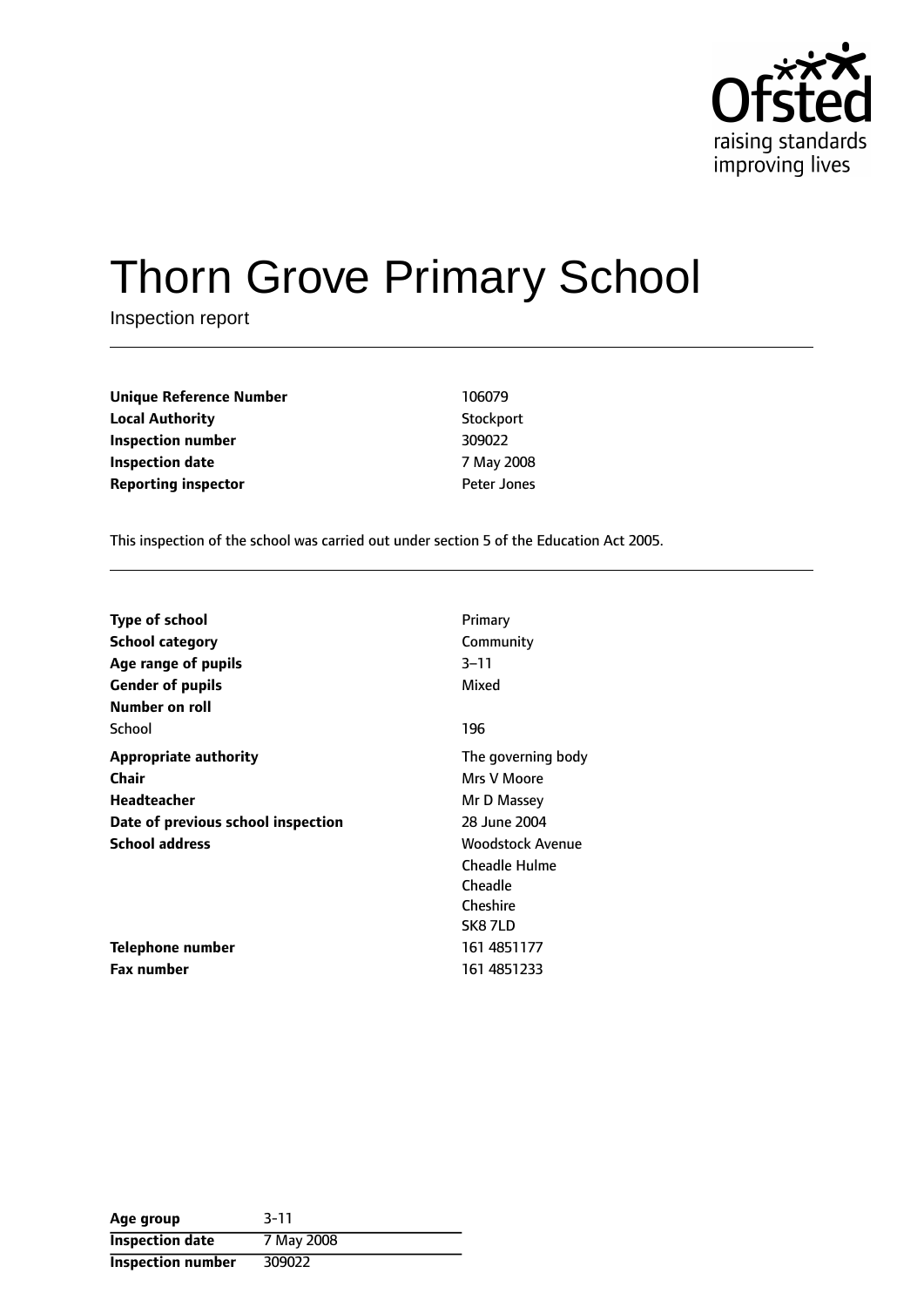.

© Crown copyright 2008

#### Website: www.ofsted.gov.uk

This document may be reproduced in whole or in part for non-commercial educational purposes, provided that the information quoted is reproduced without adaptation and the source and date of publication are stated.

Further copies of this report are obtainable from the school. Under the Education Act 2005, the school must provide a copy of this report free of charge to certain categories of people. A charge not exceeding the full cost of reproduction may be made for any other copies supplied.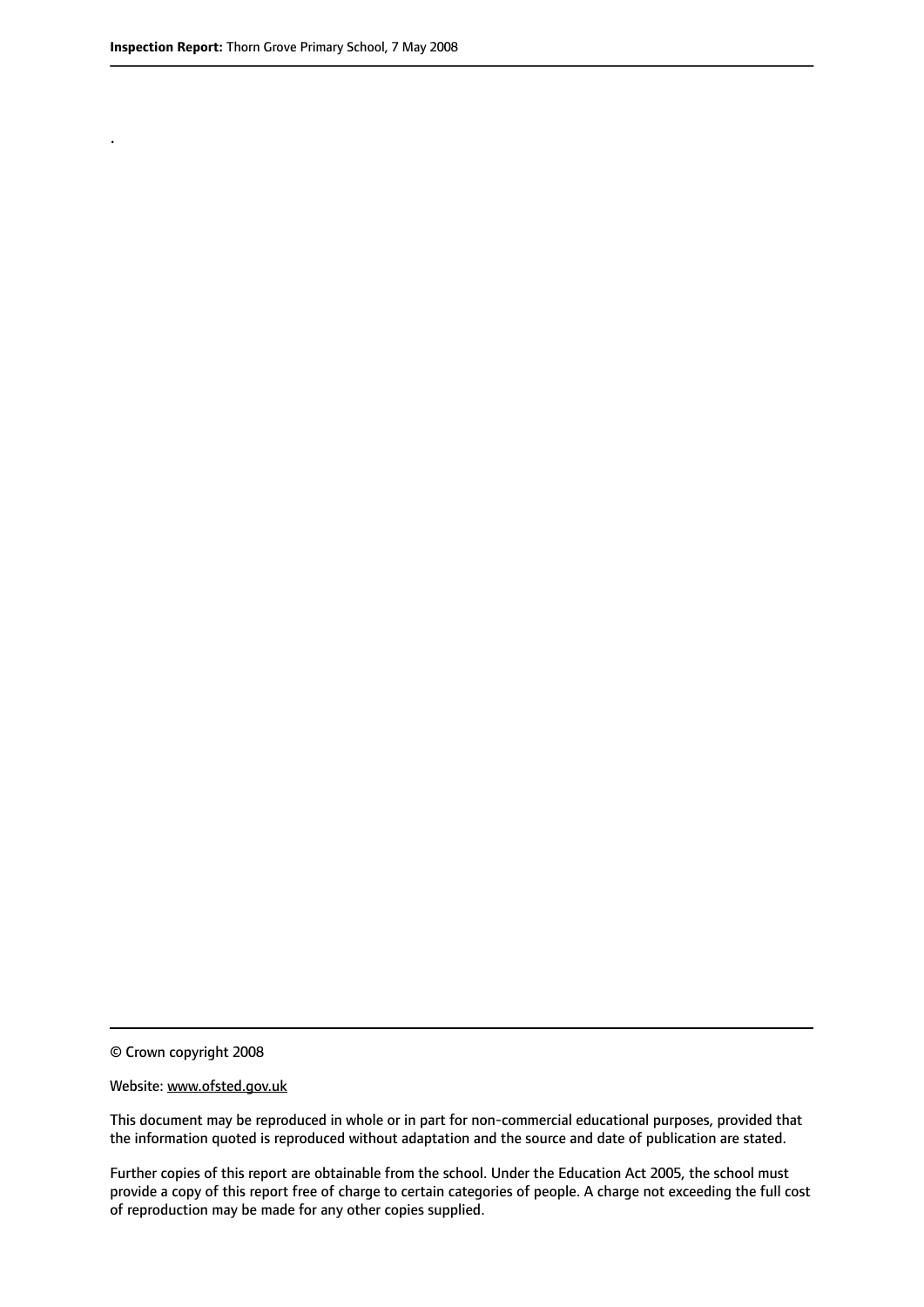## **Introduction**

The inspection was carried out by one Additional Inspector.

The inspector evaluated the overall effectiveness of the school and investigated the following issues: achievement and standards; leadership and management; personal development and well-being; and care guidance and support. Evidence was gathered from lesson observations, parents' questionnaires, the scrutiny of pupils' work and from assessment data and other documents. In addition, discussions were held with pupils, governors and key staff. Other aspects of the school's work were not investigated in detail, but the inspector found no evidence to suggest that the school's own assessments, as given in its self-evaluation were not justified and these have been included where appropriate in this report.

## **Description of the school**

This average sized primary school in a residential area takes in pupils from varied social and economic backgrounds. The vast majority of pupils are White British. The proportion of pupils eligible for free school meals is lower than in most schools. The proportion of pupils with learning difficulties and/or disabilities is below average, although an above average proportion has a statement of special educational needs. This is mainly because the school is the local authority provider for deaf pupils who currently make up 8% of the school roll. The school holds the Inclusion Quality Mark and Activemark awards.

#### **Key for inspection grades**

| Grade 1 | Outstanding  |
|---------|--------------|
| Grade 2 | Good         |
| Grade 3 | Satisfactory |
| Grade 4 | Inadequate   |
|         |              |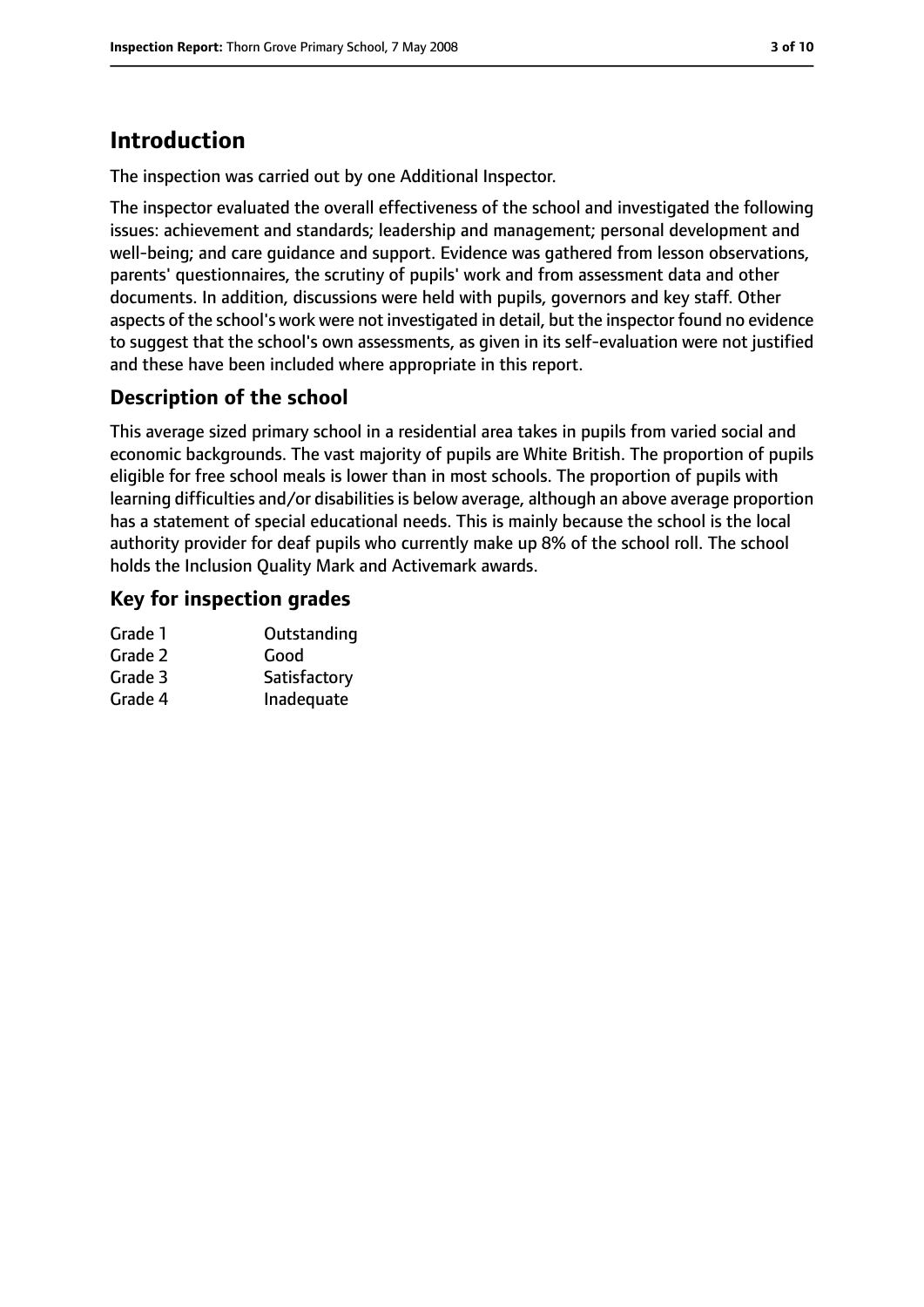## **Overall effectiveness of the school**

#### **Grade: 2**

This is a good school with some outstanding features. The headteacher provides excellent leadership and his passion and vision drive the school forward. He works tirelessly and skilfully to continually improve the quality of the educational experience provided for all pupils. He is well supported by his talented deputy headteacher and a dedicated and energetic staff. The school's strategic planning strongly reflects its commitment to inclusion. While it is sharply focused on raising standards and achievement, it gives equal priority to enriching the personal development of its wide range of pupils. The governing body is ably led and its members use their wide ranging expertise and wealth of experience to benefit the school. Together with the headteacher, they show great flair in successfully obtaining additional funding and sponsorship. Their combined efforts in this good leadership and management have enabled the school to maintain and improve its staffing levels and the high quality of its buildings and resources. The school's performance is carefully checked and evaluated. The self-evaluation of its work is accurate, although it is too modest in its judgement of pupils' personal development and well-being, which is outstanding rather than good. Challenging targets are used well to raise standards and the school has made good improvement since the last inspection. Given its sustained performance, it shows a good capacity for further improvement in the future.

Good quality teaching across the school leads to good achievement. Pupils make consistently good progress in mathematics and science to reach above average standards by the end of Year 6. Standards are also above average in English with pupils making satisfactory progress in respect of the standards they achieved in Year 2. The school has introduced strategies to improve writing, especially for older pupils, and these have made some impact. It has also identified issues around the motivation of a minority of its pupils, especially in English and literacy lessons. The good curriculum is broad and balanced, and the school has started to link subjects together to add interest and variety. However, the curriculum could be more exciting and stimulating, particularly in English, in order to fully engage all pupils and enable them to make the best possible progress. Those pupils with learning difficulties and/or disabilities, including deaf pupils, make excellent progress as a result of the outstanding support and teaching they receive. This is an example of why, overall, the school provides good value for money.

Pupils say that they enjoy coming to school. This is confirmed by their excellent attendance and enthusiastic participation in the variety of interesting clubs and activitiesthe school provides to improve their sporting, cultural and creative abilities. Parents are very appreciative of the school's work. They make comments such as, 'My children love coming to school and enjoy every aspect.' Pupils feel safe, and have very good awareness of the need to take regular exercise and eat healthily. The award to the school of the Activemark recognises the quality of its work in this area. Pupils' spiritual, moral, social and cultural development is excellent as are their behaviour and attitudes. Pupils say that there is no bullying or discrimination. The school's inclusive philosophy lies at the heart of this success. The presence of deaf pupils and others with a range of needs has added another dimension to pupils' personal development. All pupils are taught sign language which adds greatly to their communication skills and understanding of the needs of others. The easy interaction

and respect between all pupils in lessons and in the playground is a joy to behold. The school's achievement of the Inclusion Quality Mark is a fitting endorsement of the progressit has made. The school raises awareness and knowledge of other cultures, and also celebrates the cultures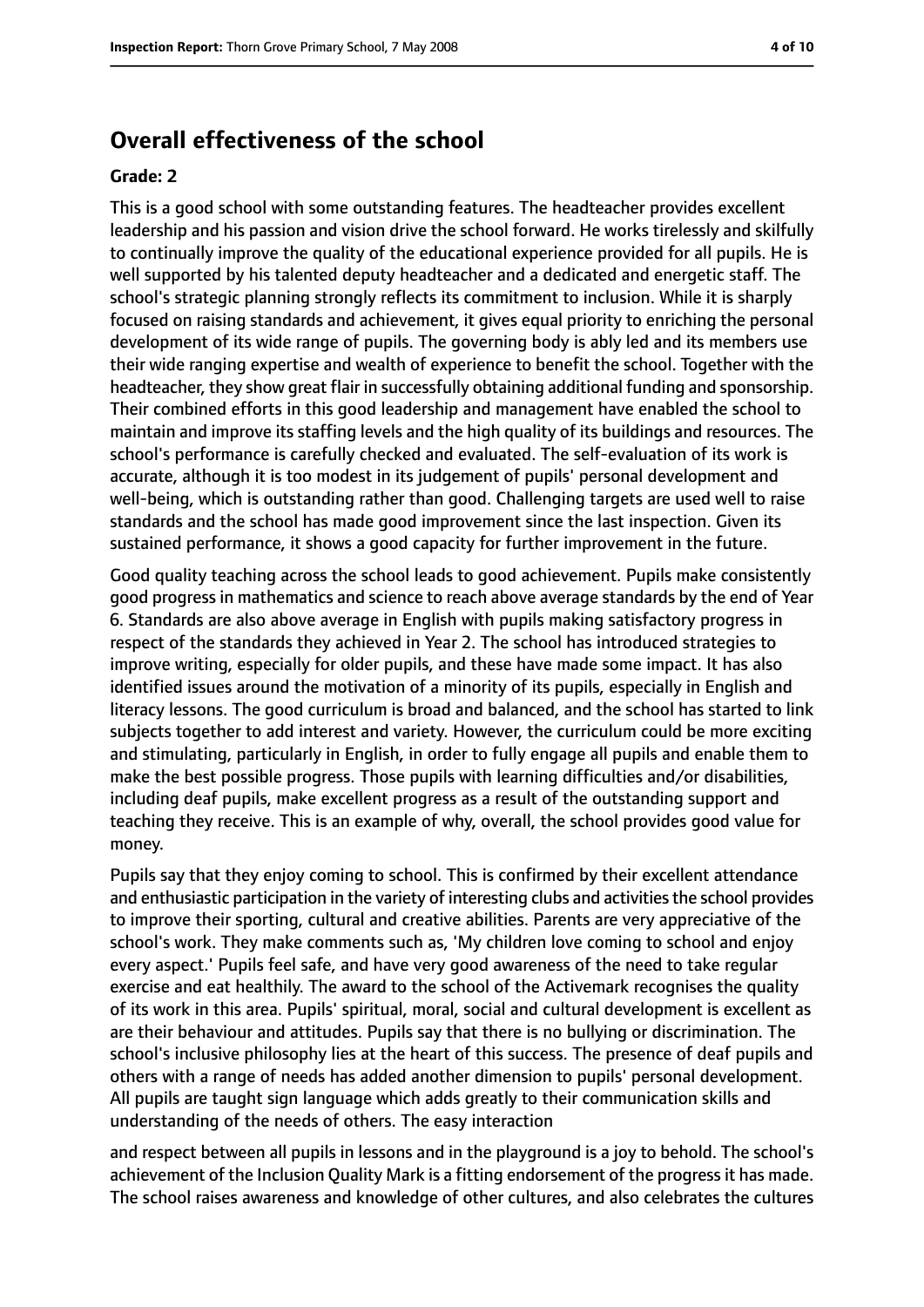and faiths of its small number of pupils from ethnic minorities. Pupils are very actively involved in fund-raising for school and for charities. Service to the school and the wider community is strongly encouraged and the lively school council has helped to bring improvements to the playgrounds. The school ensures that pupils develop a very good range of skills and abilities that they will need to succeed in their later life.

Lessons are well planned, with very good teamwork between all staff. The excellent behaviour and relationships throughout the school underpin the good learning that takes place. Specialist staff from the Deaf Base within the school work very effectively alongside the school staff. Good use is made of the school's very good resources, particularly the interactive whiteboards installed in all classrooms. These help to make learning more interesting, as do the vibrant displays that often feature pupils' work. The school has developed its outside spaces to provide delightful garden and quiet areas that stimulate the senses and imaginations of all pupils. The pace of lessons is good. Staff have high expectations of work and behaviour and make good use of praise and rewards. Work is generally well matched to the needs of individual pupils, and higher ability pupils are challenged, especially in mathematics and science. As a result, overall progress is good.

The school takes excellent care of all its pupils. This is a major strength which impacts on all areas of its work. Every pupil is known and valued. Pupils say that they have many adults that they can turn to when they are upset or troubled. Most tellingly, they say that they can look to each other for support. The school makes full use of the wide range of specialist help available to it. The site is beautifully maintained by the caretaking and cleaning staff. There are extremely well-developed links with parents and carers and this is another significant factor in pupils' good achievement and excellent personal development. The safeguarding procedures meet current statutory requirements. All pupils receive extremely good academic guidance. They are set challenging targets and their progress towards them is closely tracked. Additional help and support is quickly provided should they need it. Their work is conscientiously marked and their progress recorded, and they are given very good advice about the next steps in their learning.

#### **Effectiveness of the Foundation Stage**

#### **Grade: 2**

Children enter the Foundation Stage with skills that are broadly in line with those expected for their age. They make good progress and by the time they enter Year 1, their standards in all areas of learning are above expectations. This is the result of the good teaching they receive within a stimulating, very well-resourced area. The school's inclusive approach makes an immediate impact on all children. This is where the exceptional harmony that permeates the school has its beginning. Children learn to respect and value each other. The school's intake includes children with a wide range of challenging physical and emotional needs, including deafness. They receive excellent specialist support and are integrated as much as possible into the learning experiences offered to all children. As a result, the personal and social development of all children is greatly enhanced. Many begin working independently while still in the Nursery class, and by the end of Reception, almost all children are confident learners who make informed choices and behave well. There is a strong emphasis on structured play both indoors and outdoors, and pupils have good opportunities to improve their physical development and coordination skills.

The Foundation Stage is well led and managed. The work of the highly trained school staff and the specialists from outside agencies is well coordinated. Teamwork and cooperation between all staff is very good, and children's progress is carefully assessed and recorded.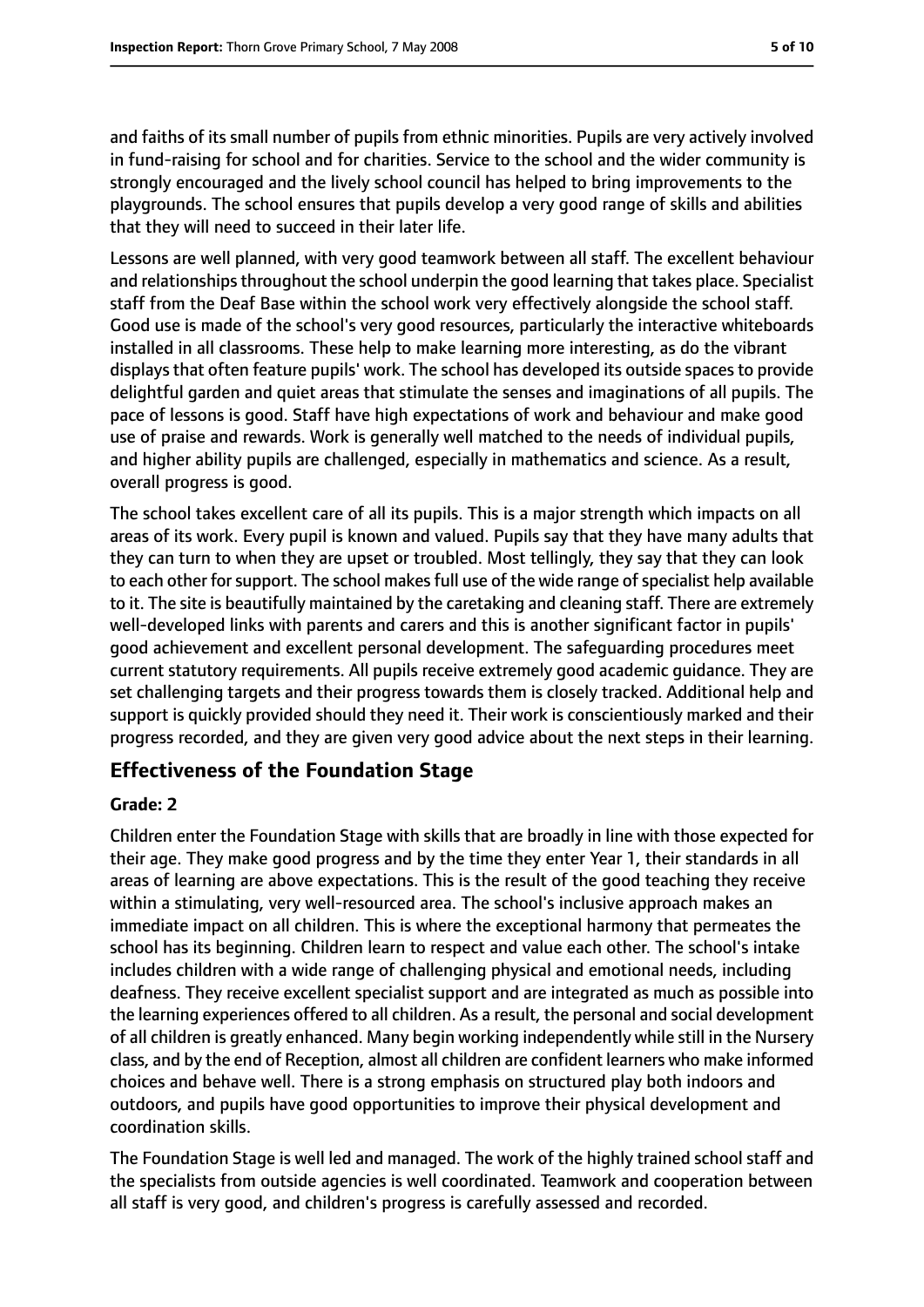## **What the school should do to improve further**

■ Improve the curriculum, especially for English, in order to increase the motivation, skills and enjoyment of all pupils and in particular those who are not making the best possible progress.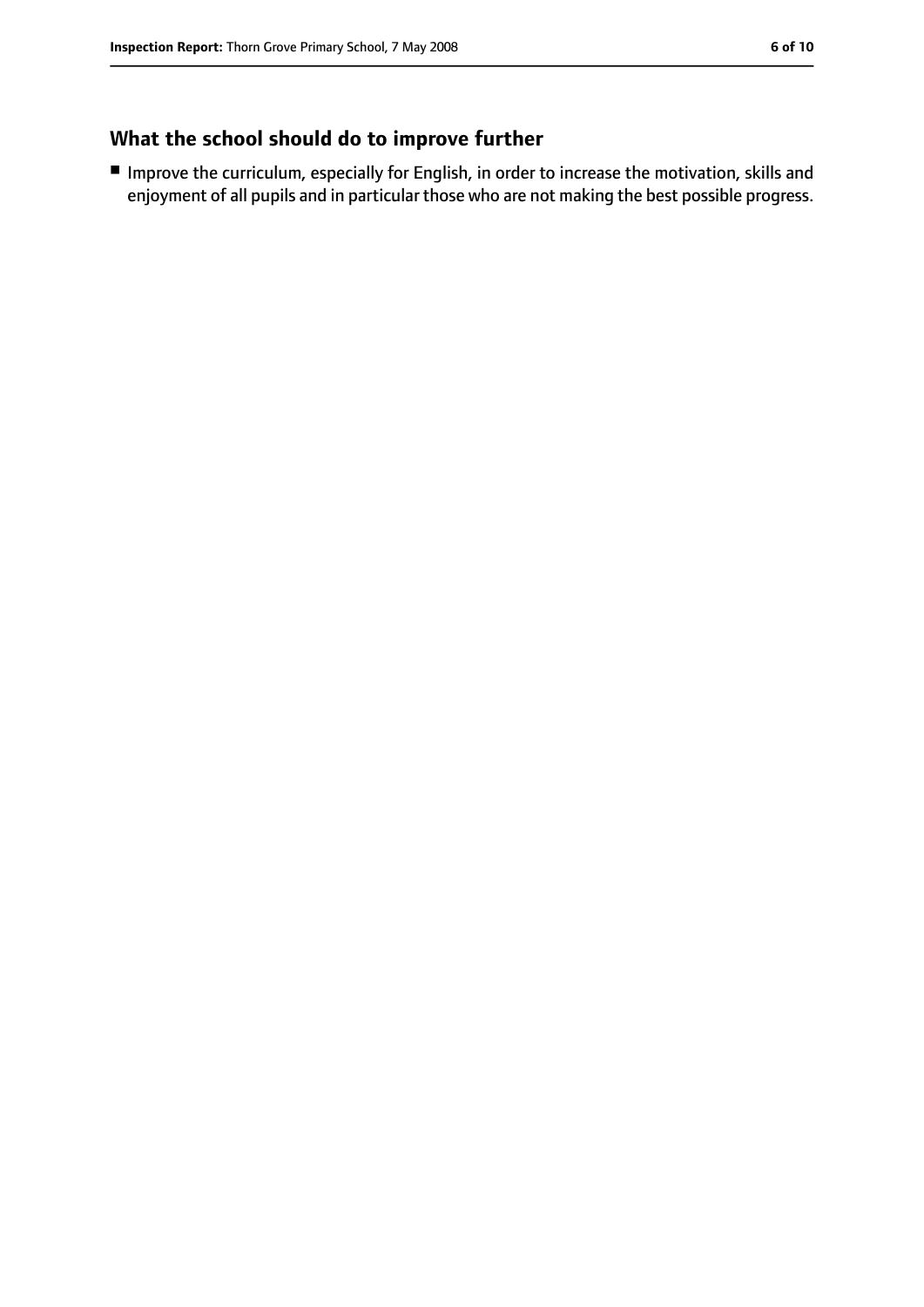**Any complaints about the inspection or the report should be made following the procedures set out in the guidance 'Complaints about school inspection', which is available from Ofsted's website: www.ofsted.gov.uk.**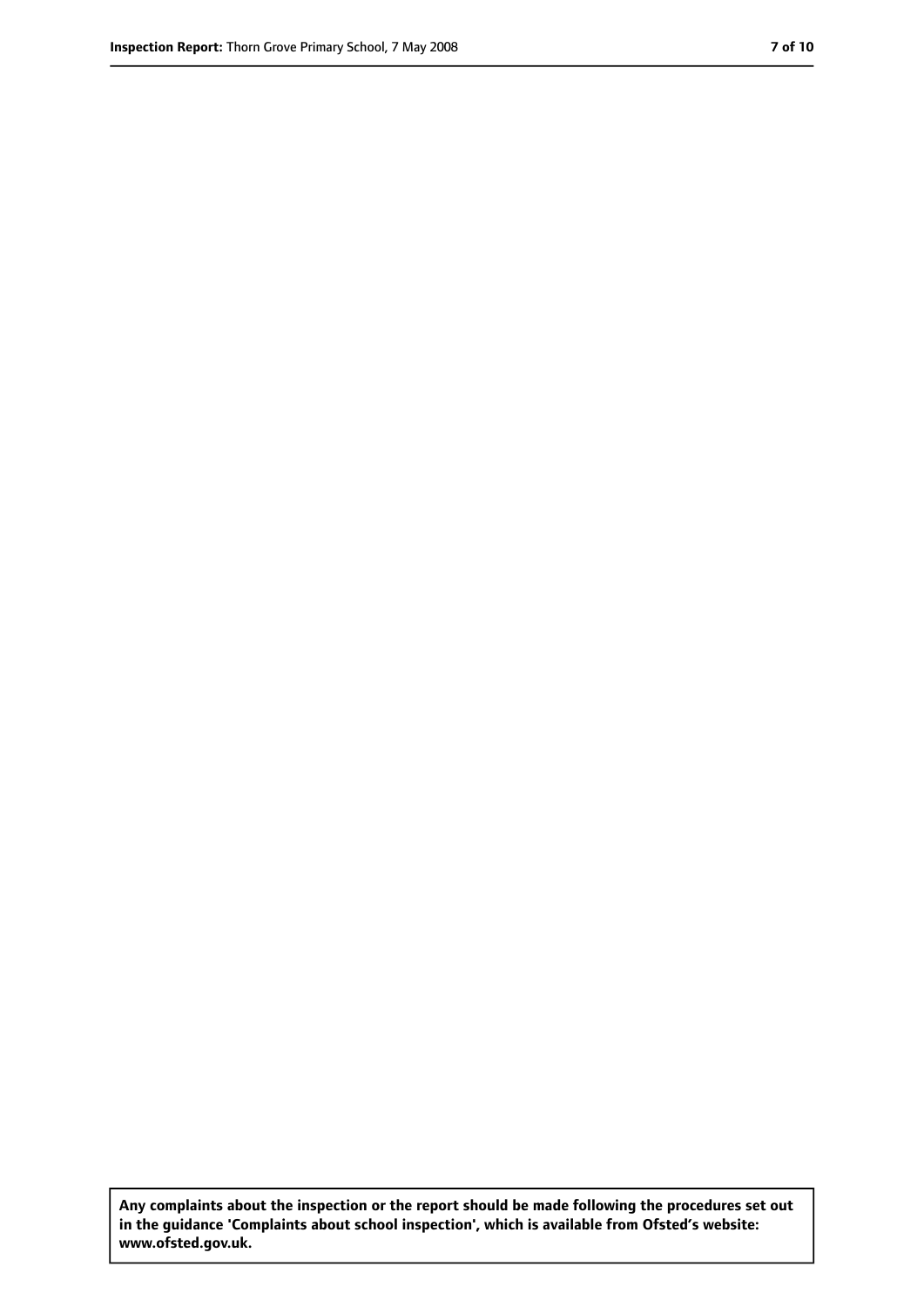#### **Annex A**

# **Inspection judgements**

| $^{\circ}$ Key to judgements: grade 1 is outstanding, grade 2 good, grade 3 satisfactory, and | <b>School</b>  |
|-----------------------------------------------------------------------------------------------|----------------|
| arade 4 inadeguate                                                                            | <b>Overall</b> |

## **Overall effectiveness**

| How effective, efficient and inclusive is the provision of education, integrated<br>care and any extended services in meeting the needs of learners? |     |
|------------------------------------------------------------------------------------------------------------------------------------------------------|-----|
| Effective steps have been taken to promote improvement since the last<br>inspection                                                                  | Yes |
| How well does the school work in partnership with others to promote learners'<br>well-being?                                                         |     |
| The effectiveness of the Foundation Stage                                                                                                            |     |
| The capacity to make any necessary improvements                                                                                                      |     |

#### **Achievement and standards**

| How well do learners achieve?                                                                               |  |
|-------------------------------------------------------------------------------------------------------------|--|
| The standards <sup>1</sup> reached by learners                                                              |  |
| How well learners make progress, taking account of any significant variations between<br>groups of learners |  |
| How well learners with learning difficulties and disabilities make progress                                 |  |

#### **Personal development and well-being**

| How good is the overall personal development and well-being of the<br>learners?                                  |  |
|------------------------------------------------------------------------------------------------------------------|--|
| The extent of learners' spiritual, moral, social and cultural development                                        |  |
| The extent to which learners adopt healthy lifestyles                                                            |  |
| The extent to which learners adopt safe practices                                                                |  |
| How well learners enjoy their education                                                                          |  |
| The attendance of learners                                                                                       |  |
| The behaviour of learners                                                                                        |  |
| The extent to which learners make a positive contribution to the community                                       |  |
| How well learners develop workplace and other skills that will contribute to<br>their future economic well-being |  |

#### **The quality of provision**

| How effective are teaching and learning in meeting the full range of the<br>learners' needs?          |  |
|-------------------------------------------------------------------------------------------------------|--|
| How well do the curriculum and other activities meet the range of needs<br>and interests of learners? |  |
| How well are learners cared for, quided and supported?                                                |  |

 $^1$  Grade 1 - Exceptionally and consistently high; Grade 2 - Generally above average with none significantly below average; Grade 3 - Broadly average to below average; Grade 4 - Exceptionally low.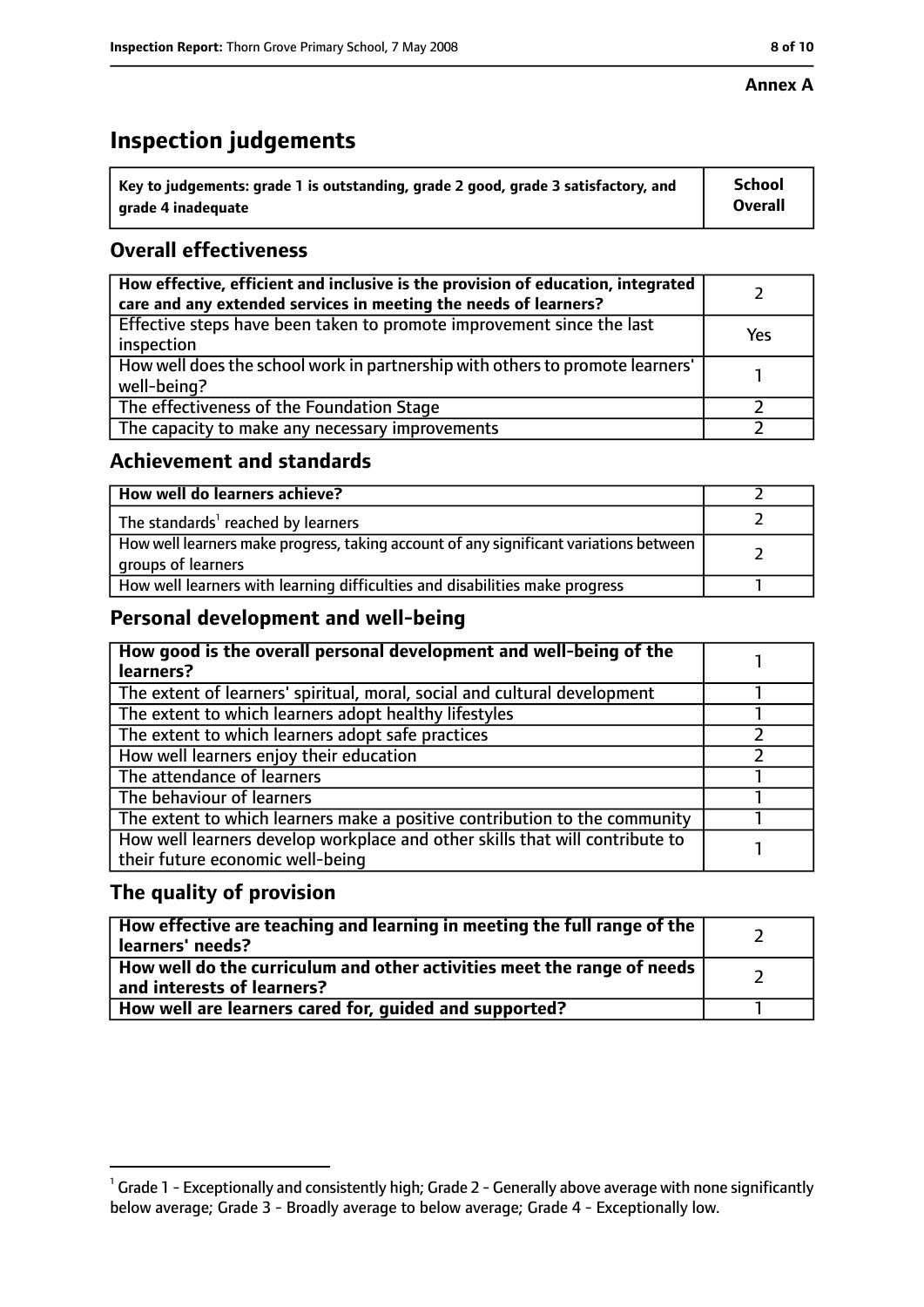## **Annex A**

## **Leadership and management**

| How effective are leadership and management in raising achievement<br>and supporting all learners?                                              |     |
|-------------------------------------------------------------------------------------------------------------------------------------------------|-----|
| How effectively leaders and managers at all levels set clear direction leading<br>to improvement and promote high quality of care and education |     |
| How effectively leaders and managers use challenging targets to raise standards                                                                 |     |
| The effectiveness of the school's self-evaluation                                                                                               |     |
| How well equality of opportunity is promoted and discrimination tackled so<br>that all learners achieve as well as they can                     |     |
| How effectively and efficiently resources, including staff, are deployed to<br>achieve value for money                                          |     |
| The extent to which governors and other supervisory boards discharge their<br>responsibilities                                                  |     |
| Do procedures for safequarding learners meet current government<br>requirements?                                                                | Yes |
| Does this school require special measures?                                                                                                      | No  |
| Does this school require a notice to improve?                                                                                                   | No  |